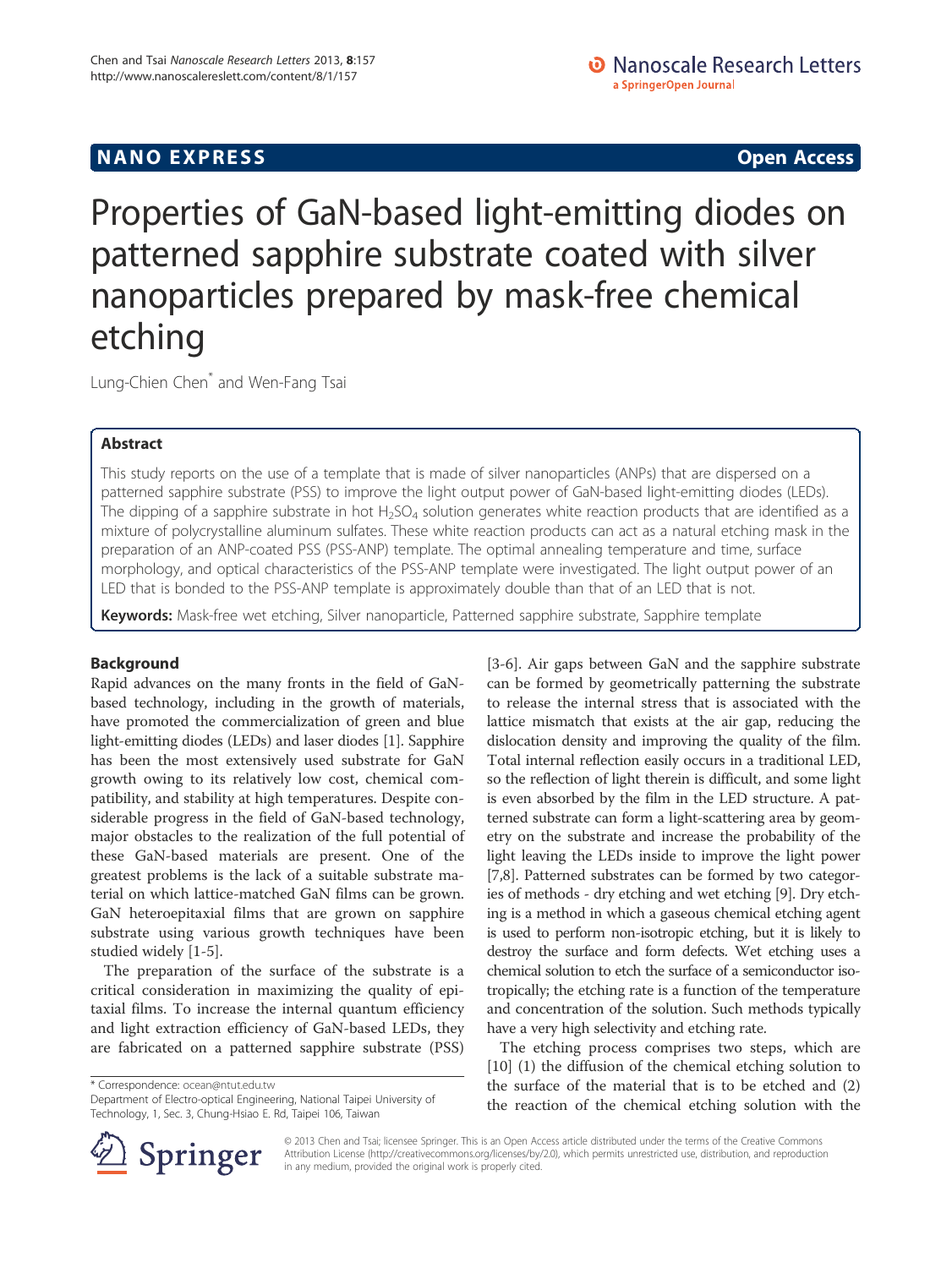

materials. Wet etching is divided into mask-associated etching and mask-free etching [10-12]. Mask-associated etching utilizes a circular array of  $SiO<sub>2</sub>$  on the surface of a sapphire substrate as an etching barrier layer. The mask-free etching process uses the by-product of the reaction between the chemical etching solution and the etched material as the etching mask. However, the use of a patterning process without an additional photolithographic step can reduce manufacturing cost.

This study concerns a silver nanoparticle (ANP)-coated PSS template (PSS-ANP). The PSS-ANP is formed by sputtering a 250-nm-thick silver thin film on the PSS with heat treatment at 300°C. The PSS-ANP is a light reflector, which increases the light output power of the GaN-based LEDs.

## Methods

Figure 1 presents the procedure for preparing a silver (Ag) nanoparticle-coated patterned sapphire substrate. Firstly, a chemical treatment for forming a reactant on a sapphire substrate is performed in a solution of sulfuric acid  $(H<sub>2</sub>SO<sub>4</sub>)$  at a temperature between 100°C and 250°C for 5 to 20 min. Next, the sapphire substrate is chemically etched in phosphoric acid  $(H_3PO_4)$  at a temperature between 100°C and 250°C for 5 to 20 min, using the reactant as an etching nanomask, to form a patterned sapphire

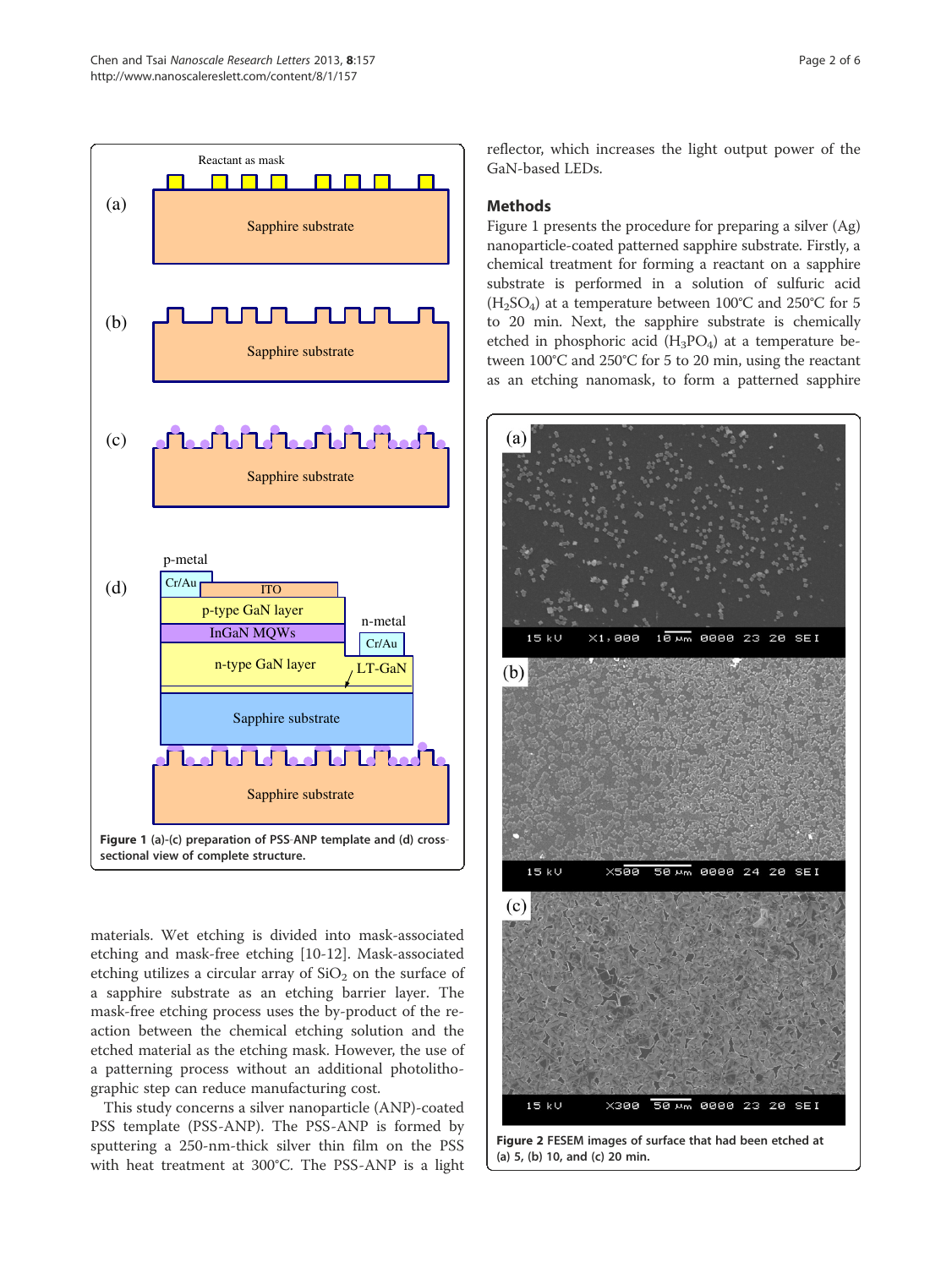

substrate. Third, a 200-nm-thick silver film is deposited by magnetron sputtering on the patterned sapphire substrate. Finally, annealing is performed to form PSS-ANP.

Subsequently, the wafer bonding process was carried out. In this process, a GaN-based LED was directly mounted on the PSS-ANP. The LED wafer and the PSS-ANP were put together into a stainless bonding kit, which was then placed into a furnace at 500°C for 10 min. The GaN-based light-emitting diode comprised a 3-μm-thick GaN/Si layer, five pairs of undoped InGaN/GaN multiple quantum wells, and a 0.5-μm-thick layer of GaN/Mg sequentially on a (0001)-oriented patterned sapphire substrate with a GaN buffer layer that was grown by metal-

organic chemical vapor deposition. Next, the surface of the p-type GaN layer was partially etched until the n-type GaN layer was exposed. A transparent conductive layer Ni/Au (50 nm:70 nm) film was formed on the p-type GaN layer. The Cr/Au (50 nm:2,000 nm) electrode was formed simultaneously on the Ni/Au film and the exposed n-type GaN layer on the front side of a wafer, respectively. Figure 1 schematically depicts the procedure for preparing the PSS-ANP template and the cross-sectional view of the complete structure. The current–voltage  $(I-V)$  and optical characteristics of LED chip on the PSS-ANP were measured.

### Results and discussion

The first stages of the etching process are observed using a field emission scanning electron microscope (FESEM). Figure 2 presents top views of the sapphire substrate surface that was treated in hot sulfuric acid solution for various etching times. White lumpy crystals formed on the surfaces on the sapphire substrates during 5 min of etching (Figure 2a). The size of the lumpy crystals was approximately 1  $\mu$ m. As the etching time increased, the size of the lumpy crystals increased, reaching around 10 μm after 20 min of etching. As the etching time exceeded 20 min (Figure 2c), the crystals became larger and their edges became less clearly defined, revealing the progressive dissolution of the substrate surface. The white reaction products of the sapphire substrate and the  $H_2SO_4$  solution are identified as a mixture of polycrystalline aluminum sulfates,  $\text{Al}_2(\text{SO}_4)_{3}$  and  $\text{Al}_2(\text{SO}_4)_{3}$ . 17H<sub>2</sub>O [10]. These white reaction products can act as an etching mask in the subsequent etching process.

After they had been etched in sulfuric acid, the sapphire substrates were placed in phosphoric acid at high temperature to remove the reaction products (a mixture of polycrystalline aluminum sulfates,  $Al_2(SO_4)_3$  and  $Al_2$  $(SO<sub>4</sub>)<sub>3</sub>·17H<sub>2</sub>O$ . As etching proceeded, the reaction

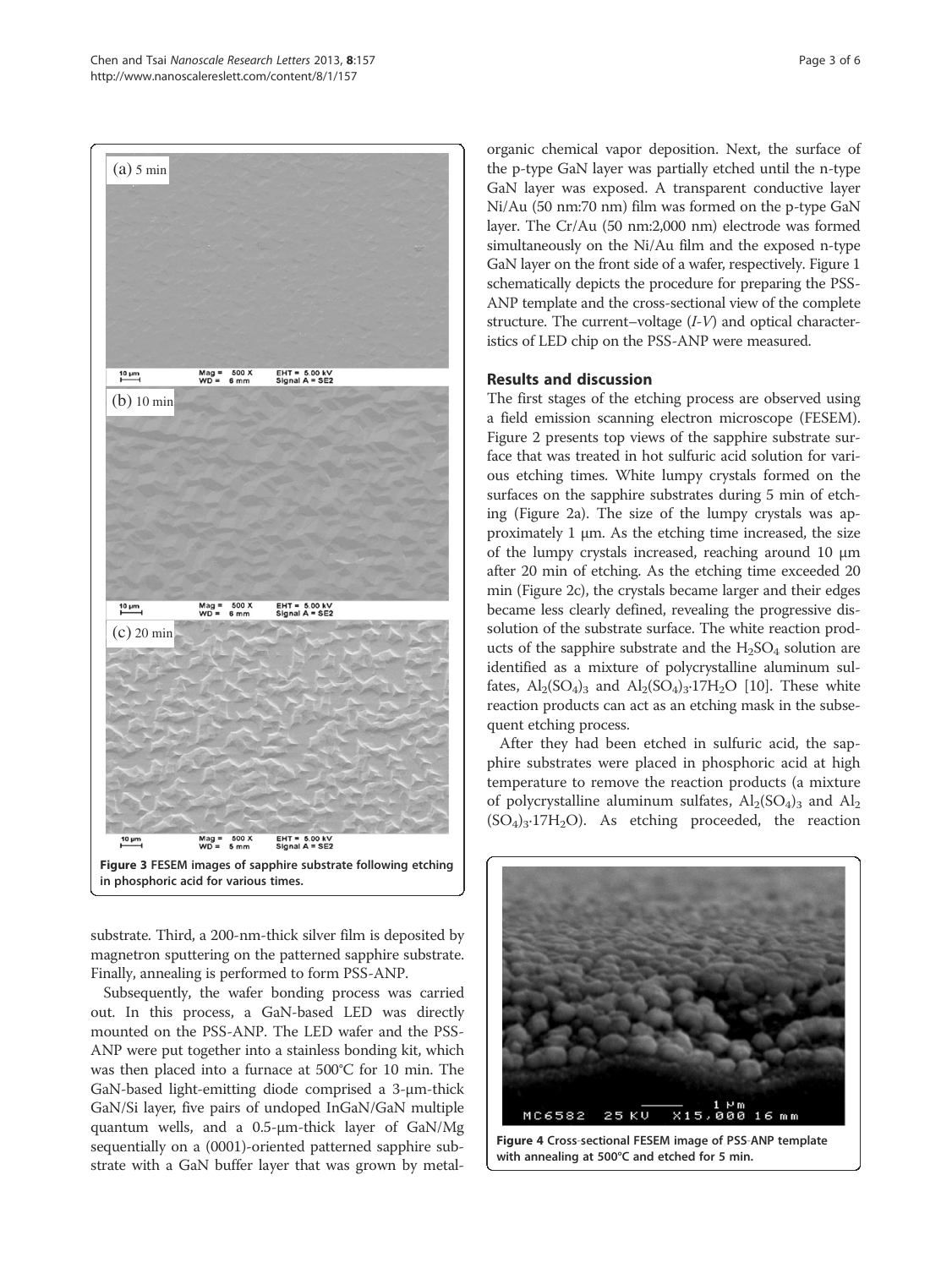products of size approximately 10 μm were used as a native etching mask. Figure 3 displays FESEM images of the sapphire substrates from which the reaction products on their surfaces had been cleared away to reveal terrace-like geometric patterns. As the etching time increased, the etching depth increased. At an etching time of 5 min, as shown in Figure 3a, the surface of the sapphire substrate began to exhibit the terrace-like pattern on, and the etching speed varied with the crystal plane. The etching rates of the planes of the sapphire crystalline material followed the order C-plane > R-plane > M-

plane > A-plane [13]. When the sapphire was placed in hot sulfuric acid, the C-plane was the first to be etched. When the etching time exceeded 10 min, the terracelike pattern began to appear (Figure 3b). It was formed as a combination of three R-planes. When the etching time exceeded 15 or 20 min (Figure 3c), the R-plane started to be etched, and the original terrace-like geometric patterns were destroyed.

Figure 4 presents the cross-sectional FESEM image of the PSS-ANP template that had been annealed at 500°C for 5 min of etching. The silver nanoparticles were

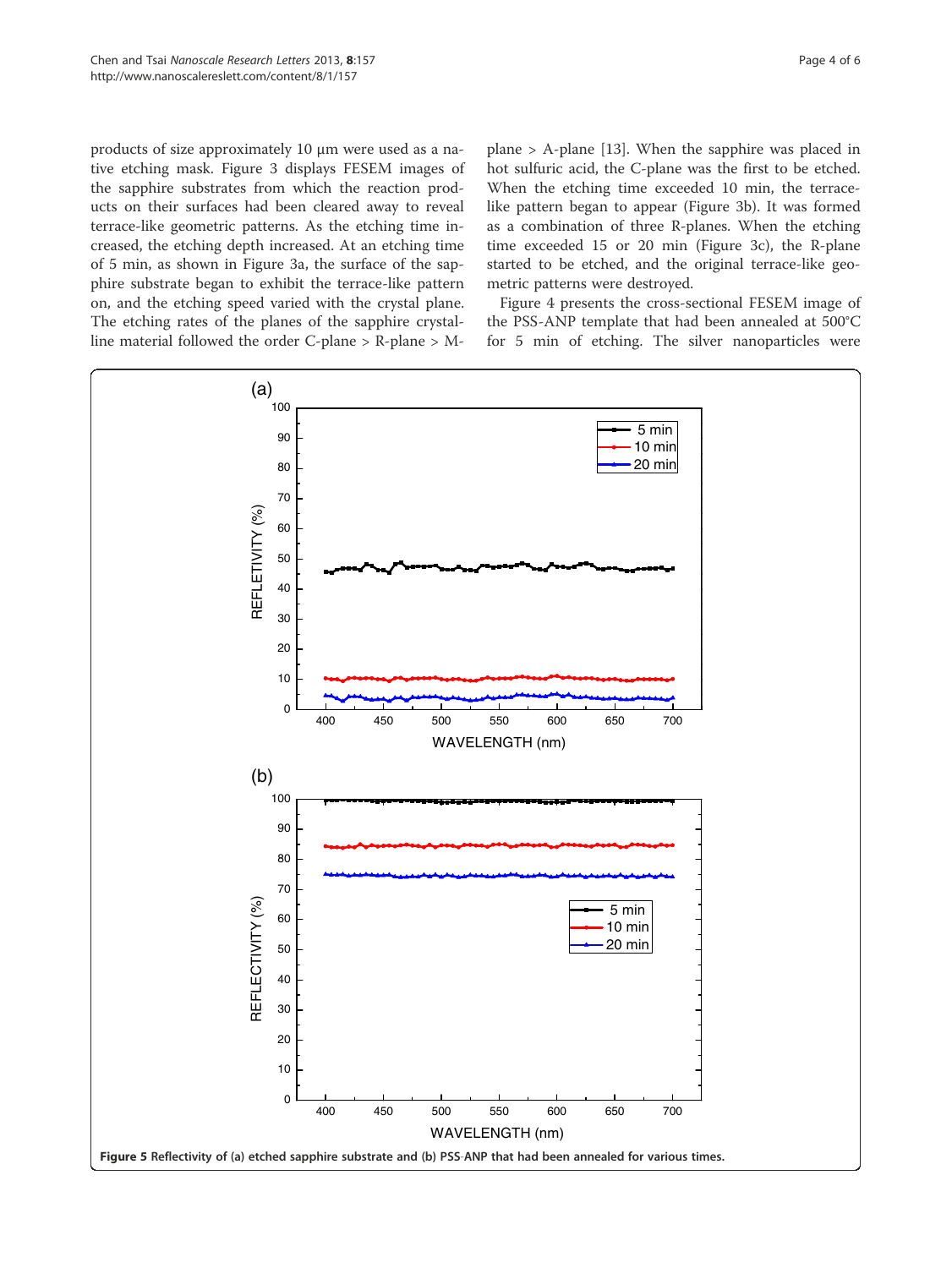

dispersed on the patterned surface of the PSS, forming the PSS-ANP template. The mean particle size was approximately 400 nm. The PSS-ANP template in the GaN-based LED structure scattered and reflected the back-emitted light from the active layer of the LED.

Figure 5a plots the reflectivity of the polished sapphire substrate that had been etched for various etching times. The reflectivity of the unannealed substrate (a polished surface) was high, and it declined as the etching time increased. The integrated total reflectance from the sapphire substrate that was etched using phosphoric acid solution for 20 min was lower than approximately 5% for visible and near-infrared wavelengths. As presented in Figure 5a, the reflectance decreased as the etching time increased. The mean reflection rates in the range of 400 to 700 nm for the samples that had been etched for 5 and 20 min were 45% and 5%, respectively. As the etching time increased, the R-plane was destroyed. Figure 5b presents the reflectivity of PSS-ANP templates that had been annealed for various annealing times. The reflectivity of the PSS-